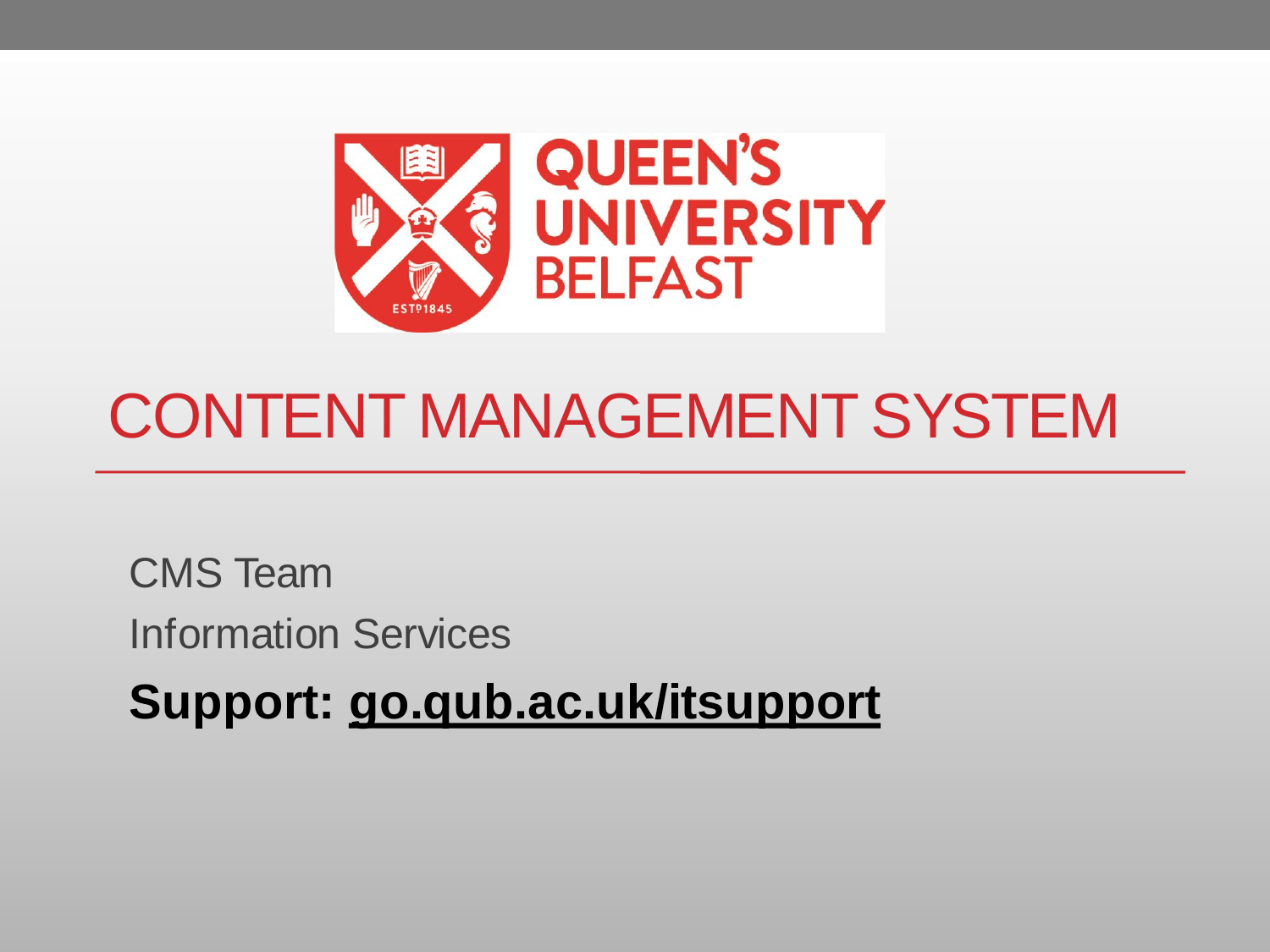## What is a CMS?

- The CMS System:
	- A user-friendly environment allowing web content to be created, stored, maintained and managed

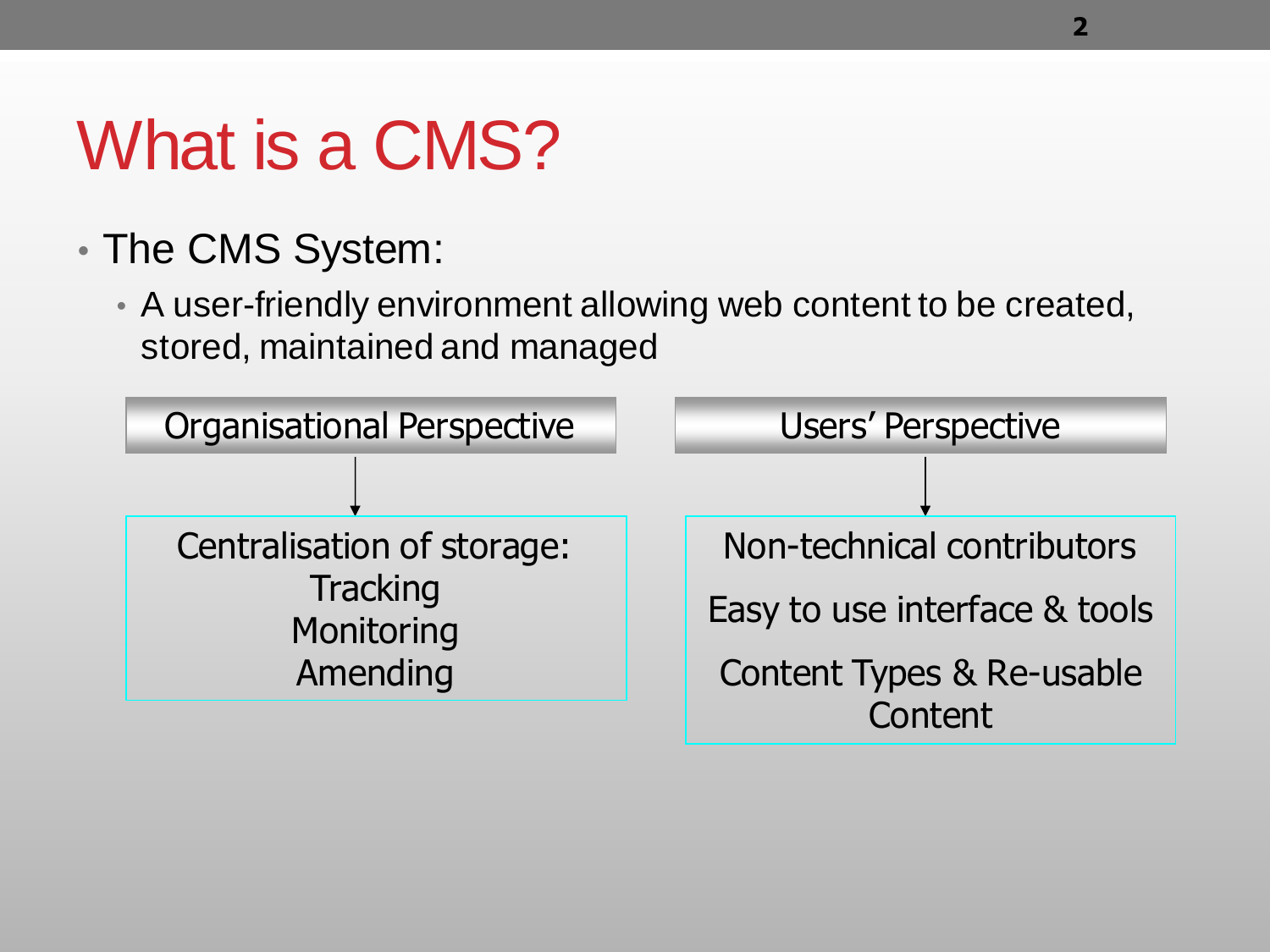# Advantages of a CMS

- The Advantages:
	- Users can create, modify & manage their site without technical knowledge
	- Divorces design considerations from content considerations
	- Efficient, e.g., re-using content
	- Design conformity and consistency… interface, navigation and information models
	- Enables greater use of dynamic information in sites, eg. Social Media Wall
	- Consistent corporate identity, e.g., colours, layout, fonts, etc.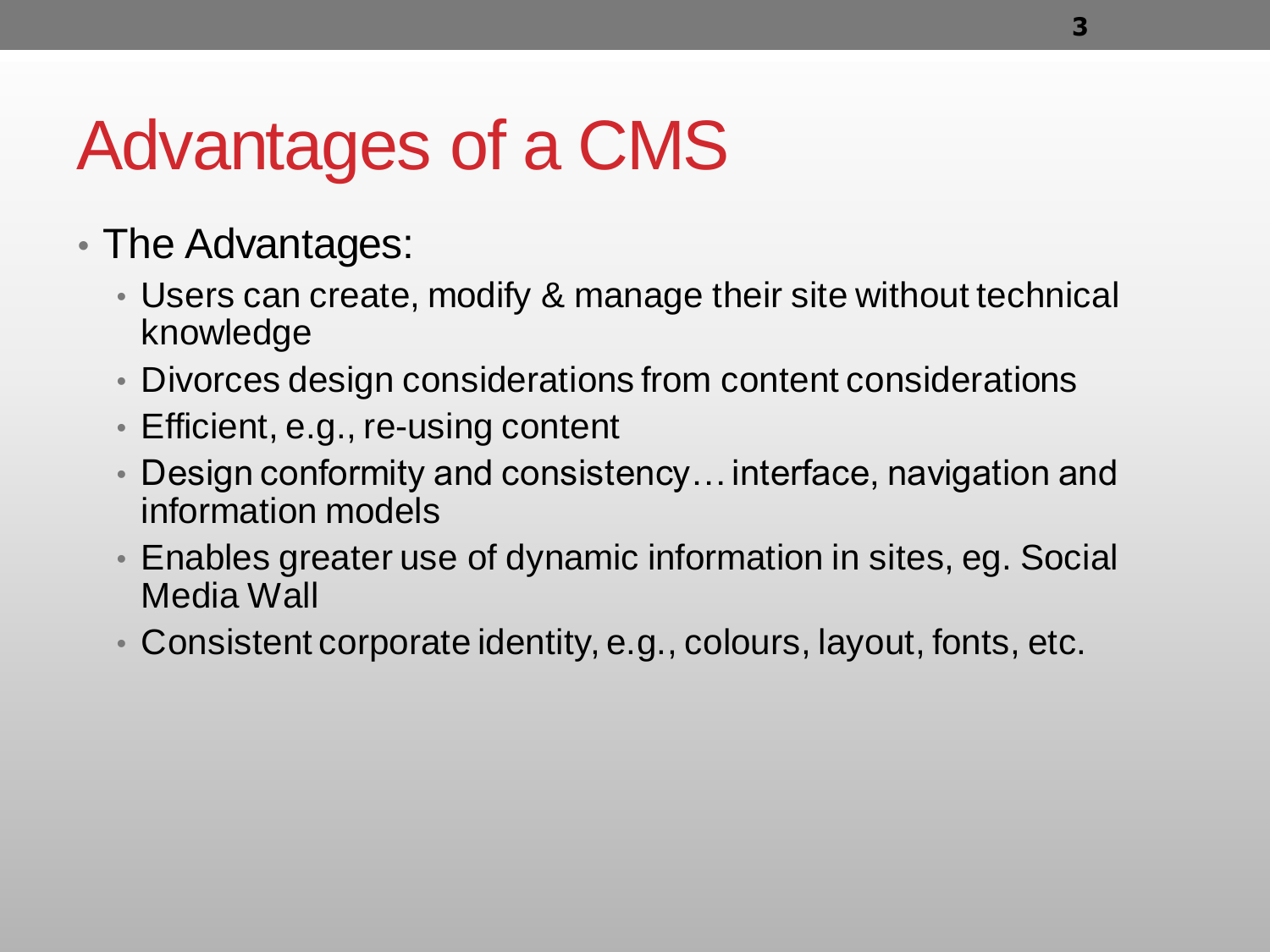### Moderator Tasks

### Site Structure

- Explore site structure
- Add sections
- Edit sections
- Delete sections
- Add metadata
- Move sections
- Reorder sections
- Bookmark sections

### **Content**

- Add content
- Modify content
- Delete content
- Approve content
- Use the Media Library
- Reorder Content
- Set content options
- View content history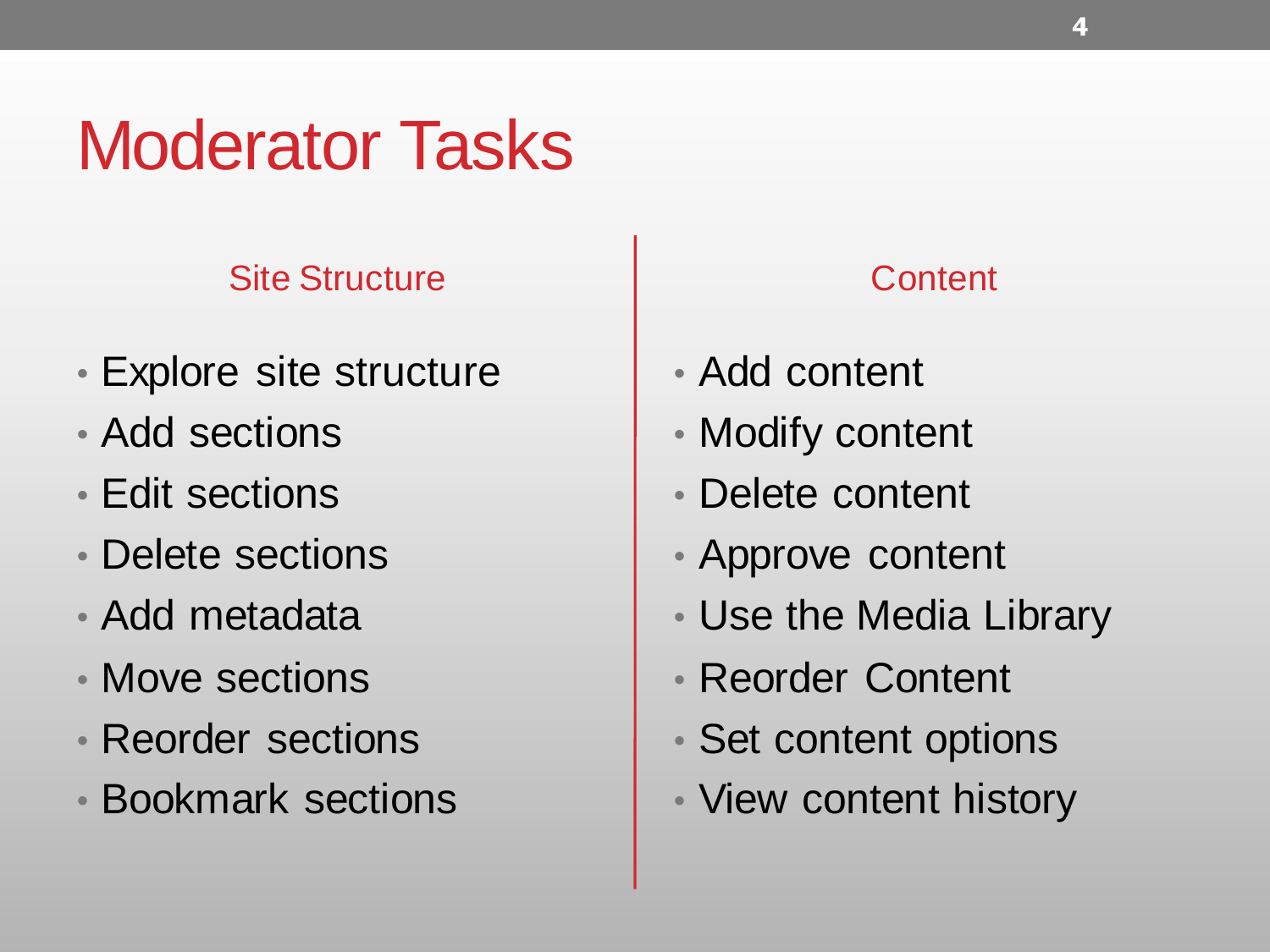# Page Layouts (Styles)

- The look and feel of the webpage
- Built and maintained behind the scenes
- Non-editable
- Defines the appearance and position of different elements on the webpage:
	- Font style, size and colours
	- Position of your unit's title,
	- Link colours
	- Background image/colours
	- Images
	- Position of navigation menu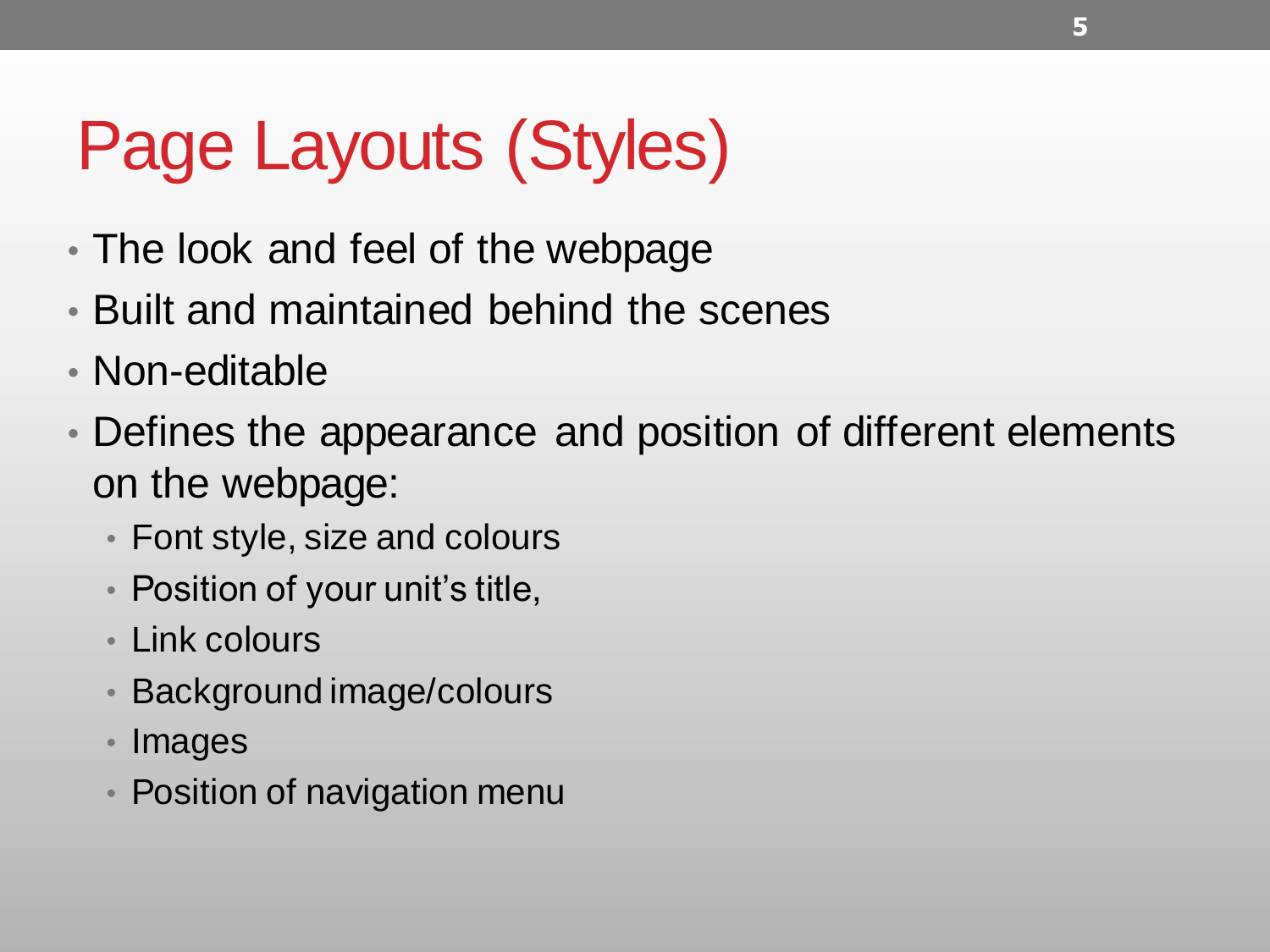# The Queen's Style

A qub.ac.uk/sites/web-support-team/content-management-system/  $\leftarrow$  $\rightarrow$  $\mathcal{C}$ 



#### **CMS**

UNIVERSITY SITES / WEB SUPPORT TEAM / CMS



Q

**ABOUT** 

 $\Omega$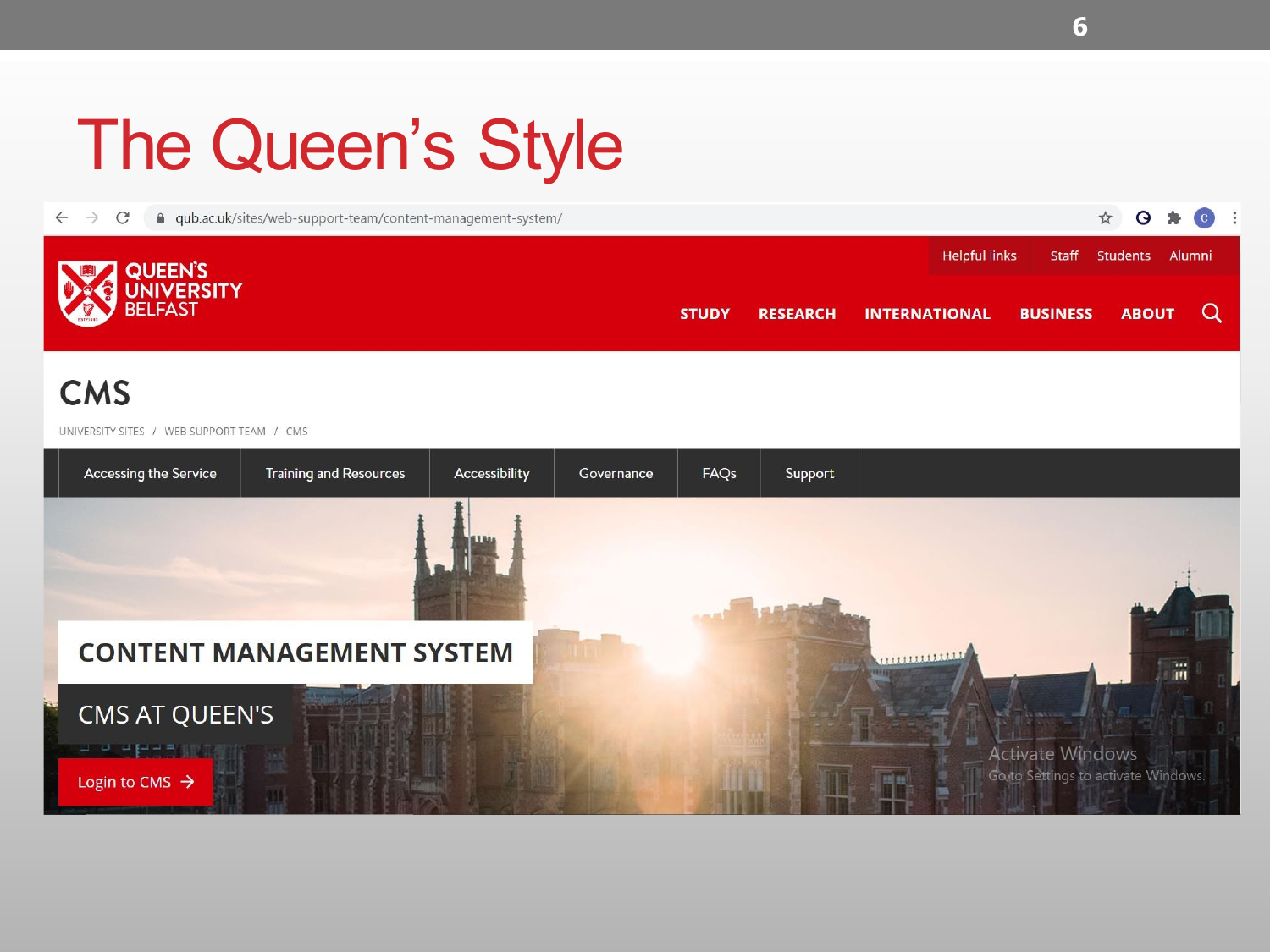## Content Types (Templates)

- Integral to creating content within the system
- They are pre-defined layouts for displaying information
- Editable and non-editable areas on each web page
- Editable areas use content types to display content
- New content types, including:
	- DTP Banner
	- DTP Panel
	- DTP General Content
	- DTP Two Verticals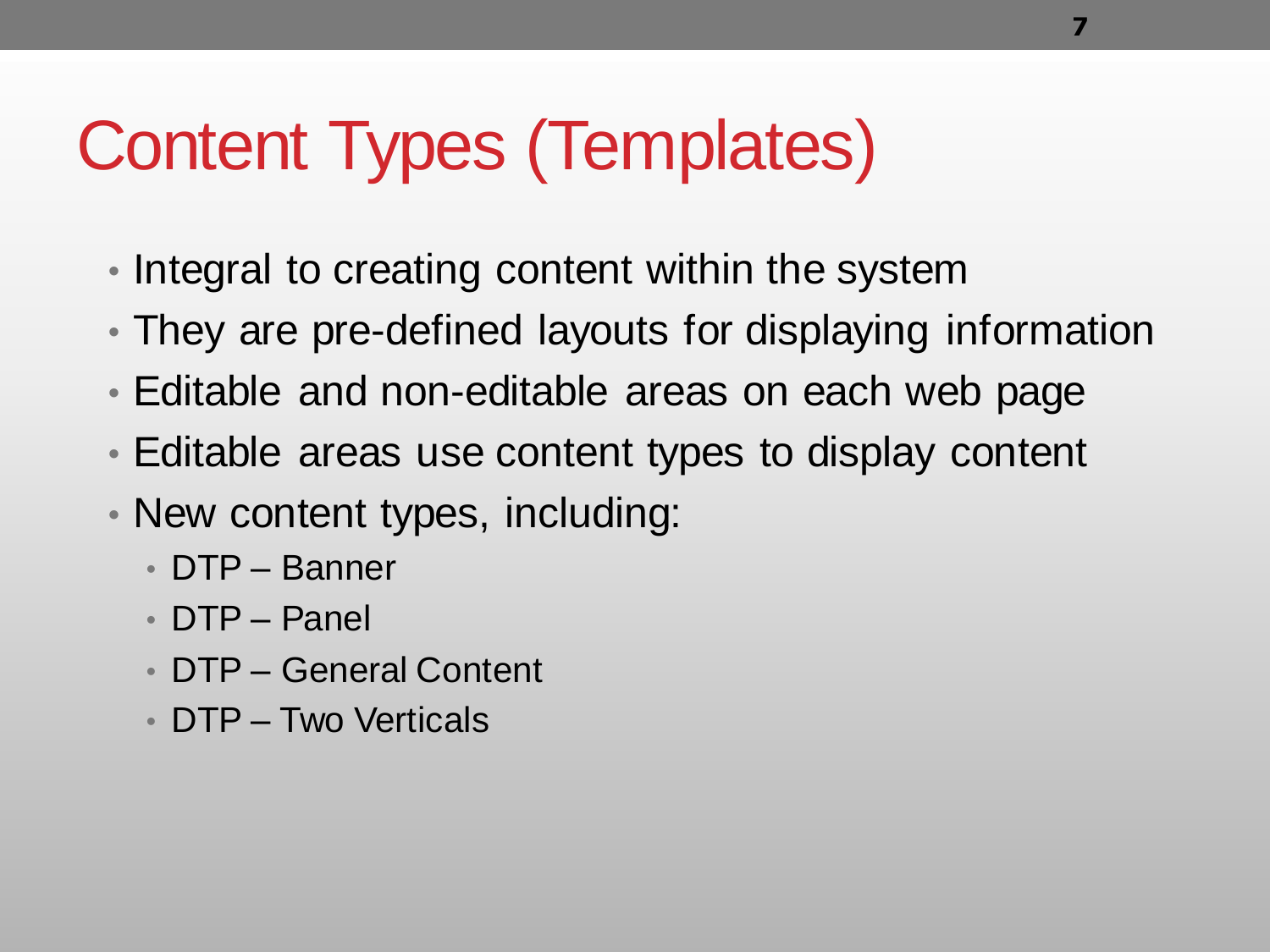# Accessing the System

- Accessing the CMS: https://cmst4.qub.ac.uk/
- Enter your username and password (these are case sensitive)
- Request training & access for Queen's staff member: go.qub.ac.uk/itsupport
- Common Tasks Training Videos:
- [https://www.qub.ac.uk/sites/web-support-team/content](https://www.qub.ac.uk/sites/web-support-team/content-management-system/cms-training-and-resources/CommonTasksVideos/)management-system/cms-training-andresources/CommonTasksVideos/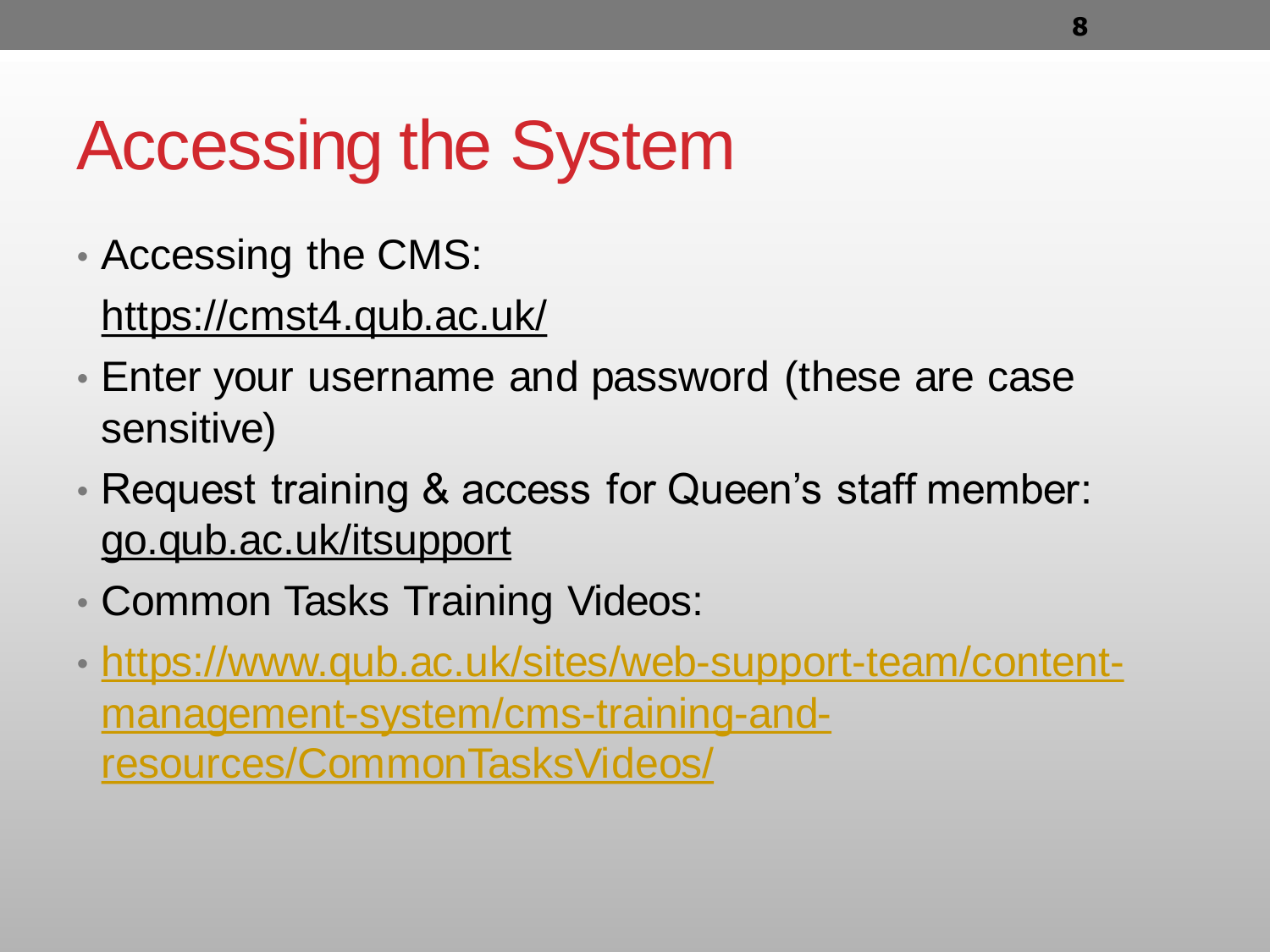### Links to Resources

- Content Type Guidance:
- https://www.qub.ac.uk/sites/web-support-team/content[management-system/cms-training-and-resources/content](https://www.qub.ac.uk/sites/web-support-team/content-management-system/cms-training-and-resources/content-types/)types/
- Accessibility Guidance:
- [https://www.qub.ac.uk/sites/web-support-team/content](https://www.qub.ac.uk/sites/web-support-team/content-management-system/accessibility/)management-system/accessibility/
- Copyright approved images. You can register to use images from the QUB Brand Hub. These images are copyright approved for use on Queen's sites:

<http://www.qub.ac.uk/imagebank>

• **For any other image, ensure you have the correct copyright clearance to use the image.**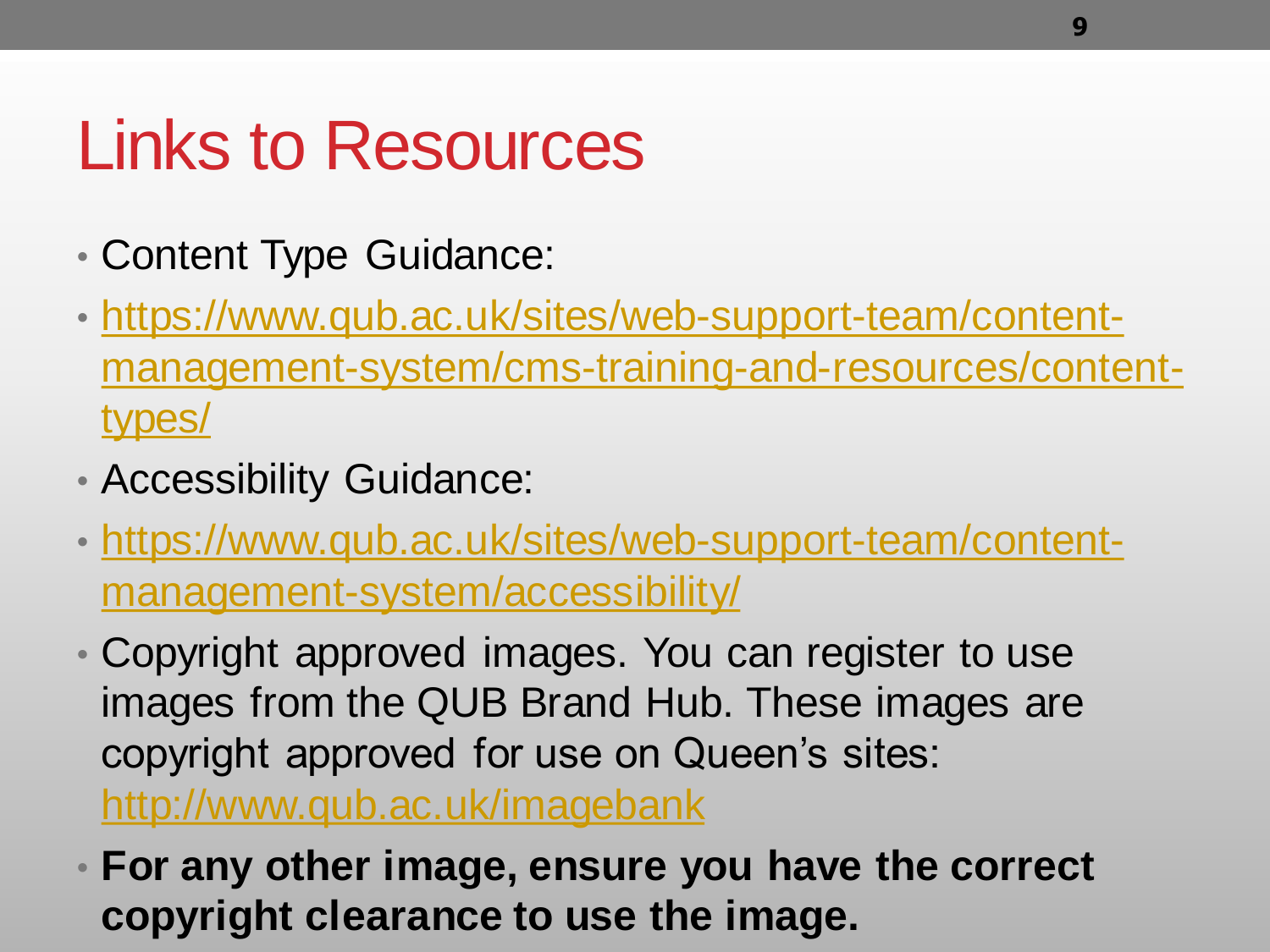### Restricted Access to Webpages

### **Important Reminder**

- When adding any type of content to your site, it will always be available for viewing by the public (externally), once it has been approved and published.
- Therefore, please contact us through go.qub.ac.uk/itsupport BEFORE adding any content that requires restriction, such as queen's-only access or password protection.